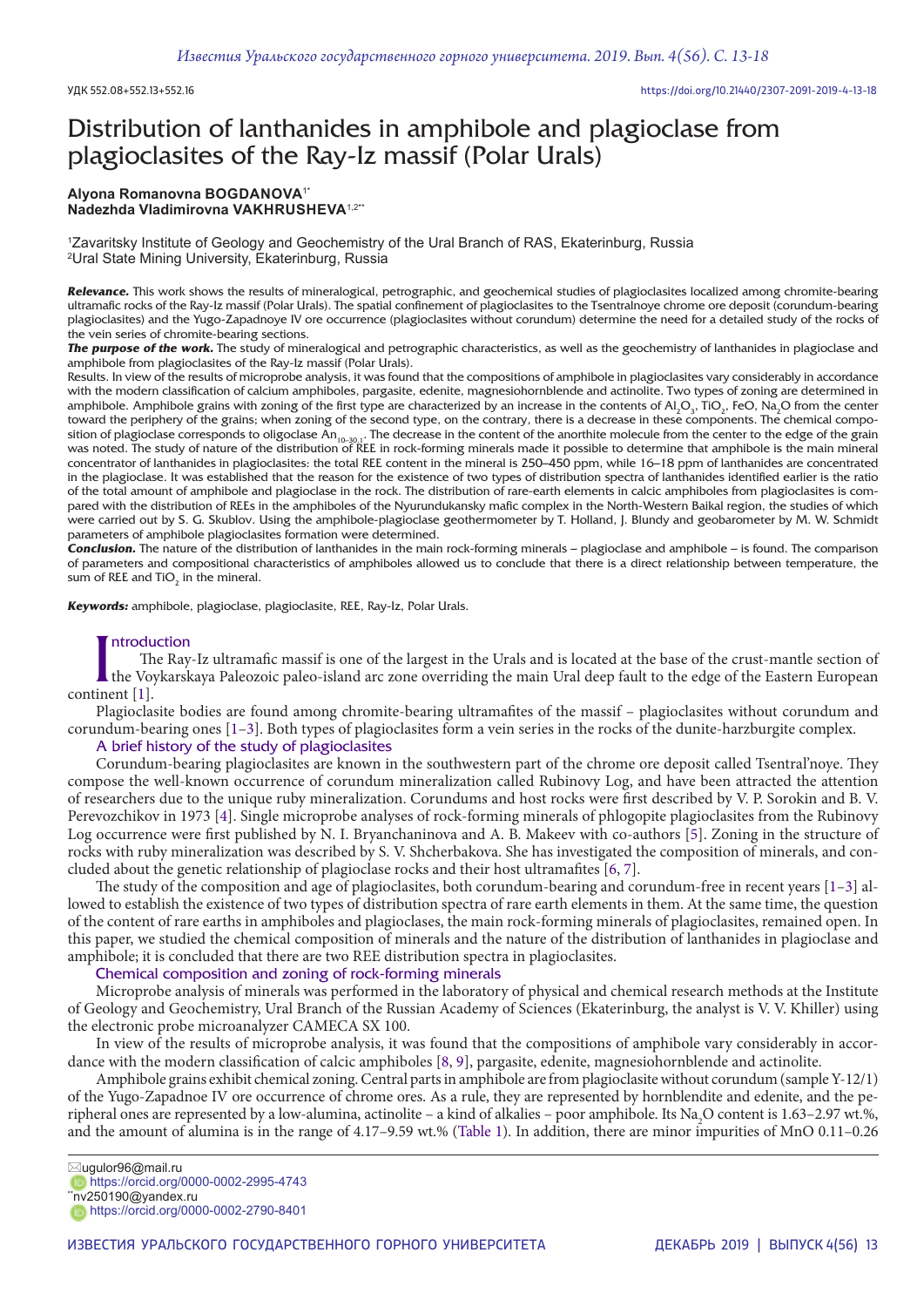wt.%,  $Cr_2O_3$  0.01–0.21 wt.% and TiO<sub>2</sub> 0.38–0.76 wt.% in the mineral. Amphibole iron content  $f = Fe^{2+} \times 100\%$  / (Fe<sup>2+</sup>+ Mg) varies from 25.33 to 31.67%. Ferruginosity and the content of  $AI_2O_3$ , TiO<sub>2</sub>, FeO, Na<sub>2</sub>O decrease from the center toward the periphery of the grains (analysis points are shown in Fig. 1; Table 1). The chemical composition of plagioclase corresponds to oligoclase An<sub>10-249</sub>. The amount of anorthite molecule decreases from the center to the edge of the grain (the analysis points are shown in Fig. 1; Table 2).

In amphibole from amphibole plagioclase without corundum (sample Y-200/1), the inverse zoning is shown. The central parts of the grains are actinolite, and the peripheral parts are hornblendite and edenite. The Na<sub>2</sub>O content in the mineral is 1.28–2.66 wt.%, and the amount of alumina varies between 3.46–10.51 wt.%. The mineral contains significant impurities of FeO (6.01–8.35 wt.%), as well as small impurities of TiO<sub>2</sub> (0.2–0.54 wt.%) and Cr<sub>2</sub>O<sub>3</sub> (0–0.04 wt.%, that is almost at the detection limit of the device). Ferruginosity of amphibole varies from 15.11 to 23.29%. Ferruginosity and the content of  $Al_2O_3$ , TiO<sub>2</sub>, FeO, Na<sub>2</sub>O increase from the center toward the periphery of the grain. The chemical composition of plagioclase corresponds to oligoclase An<sub>14.8–17.7</sub>.

In amphibolic plagioclase (sample Y-292/2) from the occurrence of corundum mineralization called Rubinovy Log (Tsentralnoye chromium ore deposit), amphibole is in intergrowth with plagioclase (Fig. 2). The central parts of amphibole grains correspond to edenite, and the edge ones correspond to pargasite; some individual actinolite grains are also present. The alumina content in amphibole varies from 3.54 to 15.45 wt.%; Na<sub>2</sub>O – from 0.79 to 3.48 wt.%; FeO – 4.73–5.36 wt.%; the amount of Cr<sub>2</sub>O<sub>3</sub> is not large and amounts to  $0.06-0.18$  wt.%. The mineral contains impurities of TiO<sub>2</sub> (0.11-0.15 wt.%). Amphibole ferruginosity in the most aluminiferous varieties (edenite, pargasite) varies from 13.44 to 15.02% and from 11.46 to 12.13% in actinolite. Ferruginosity and  $\mathrm{Al}_2\mathrm{O}_3$  content, TiO<sub>2</sub>, FeO, Na<sub>2</sub>O increase toward the periphery. Pargasite is characterized by the highest content of Na<sub>2</sub>O and Al<sub>2</sub>O<sub>3</sub>. The chemical composition of plagioclase corresponds to oligoclase An<sub>13.6–30.1</sub>.

Plagioclase contains BaO impurities in an amount of from 0 to 0.11 wt.%;  $K_2O(0.02-0.40 \text{ wt.}\%)$  and SrO, the amount of which in amphibole plagioclasites without corundum (sample Y-12/1, sample Y-200/1) varies from 0 to 0.11 wt.%, and in corundum-bearing amphibole plagioclase (sample Y-292/2) – from 0.98 to 1.26 wt.% (Table 2). Among the regularities in the distribution of chemical elements in plagioclase, it is worth noting an increase in the amount of Na<sub>2</sub>O from the central parts of the grains toward the peripheral ones in all the samples studied. The edge parts of the grains are more acidic.

Features of the trace element composition of rock-forming minerals. Geothermobarometry

The study of the trace element composition of the main rock-forming minerals of plagioclase and amphibole in rocks made it possible to establish that amphibole is the main lanthanide-concentrating mineral: the total REE content in the mineral is 250–450 ppm, while 16–18 ppm of lanthanides are concentrated in the plagioclase.

According to the results of the ICP-MS analysis, chondrite (C1) normalization was performed [10] and the behavior of REEs

| Sample                      | Sample Y-12/1 |        |        |            |           |                                                 |        | Sample Y-200/1 |           | Sample Y-292/2 |  |
|-----------------------------|---------------|--------|--------|------------|-----------|-------------------------------------------------|--------|----------------|-----------|----------------|--|
| number                      | 1 37 e        | 1 38 c | 2 39 с | $2_{.40e}$ | $3 - 41c$ | $3 - 42e$                                       | $5_3e$ | $5_4c$         | $13 - 3c$ | $13_3 e$       |  |
| SiO <sub>2</sub>            | 50.86         | 48.54  | 52.04  | 51.98      | 51.25     | 52.09                                           | 50.92  | 53.53          | 47.96     | 46.12          |  |
| TiO <sub>2</sub>            | 0.59          | 0.59   | 0.46   | 0.60       | 0.67      | 0.50                                            | 0.43   | 0.30           | 0.15      | 0.12           |  |
| $\mathsf{Al}_2\mathsf{O}_3$ | 7.98          | 7.93   | 5.08   | 5.25       | 5.41      | 4.79                                            | 6.44   | 4.89           | 13.1      | 15.45          |  |
| $Cr_2O_3$                   | 0.04          | 0.09   | 0.04   | 0.02       | 0.21      | 0.01                                            | 0.01   | 0.00           | 0.09      | 0.06           |  |
| FeO                         | 9.92          | 10.30  | 10.43  | 10.35      | 10.73     | 10.41                                           | 7.53   | 6.50           | 4.97      | 5.36           |  |
| MgO                         | 14.84         | 15.62  | 16.47  | 16.39      | 16.11     | 16.49                                           | 16.88  | 18.08          | 17.96     | 17.01          |  |
| MnO                         | 0.19          | 0.23   | 0.18   | 0.28       | 0.26      | 0.22                                            | 0.16   | 0.17           | 0.11      | 0.11           |  |
| CaO                         | 10.46         | 10.44  | 10.47  | 10.76      | 10.62     | 10.26                                           | 11.72  | 12.51          | 11.26     | 11.51          |  |
| Na <sub>2</sub> O           | 2.97          | 2.38   | 1.77   | 1.75       | 1.76      | 1.71                                            | 2.23   | 1.57           | 3.11      | 3.48           |  |
| K, O                        | 0.08          | 0.12   | 0.06   | 0.07       | 0.07      | 0.07                                            | 0.07   | 0.08           | 0.16      | 0.19           |  |
| Total                       | 97.93         | 96.24  | 97.00  | 97.45      | 97.09     | 96.55                                           | 96.39  | 97.63          | 98.87     | 99.41          |  |
|                             |               |        |        |            |           | Formula coefficients (rate per 23 oxygen atoms) |        |                |           |                |  |
| Si                          | 7.24          | 7.08   | 7.47   | 7.44       | 7.38      | 7.51                                            | 7.31   | 7.52           | 6.66      | 6.41           |  |
| Ti                          | 0.06          | 0.07   | 0.05   | 0.07       | 0.07      | 0.05                                            | 0.05   | 0.03           | 0.02      | 0.01           |  |
| Al                          | 1.34          | 1.36   | 0.86   | 0.89       | 0.92      | 0.81                                            | 1.09   | 0.81           | 2.14      | 2.53           |  |
| Al <sup>IV</sup>            | 0.76          | 0.92   | 0.53   | 0.56       | 0.62      | 0.49                                            | 0.69   | 0.48           | 1.34      | 1.59           |  |
| Al <sup>VI</sup>            | 0.58          | 0.44   | 0.33   | 0.32       | 0.30      | 0.32                                            | 0.40   | 0.33           | 0.81      | 0.94           |  |
| Cr                          | 0.01          | 0.01   | 0.01   | 0.00       | 0.02      | 0.00                                            | 0.00   | 0.00           | 0.01      | 0.01           |  |
| Fe                          | 1.18          | 1.26   | 1.25   | 1.24       | 1.29      | 1.26                                            | 0.90   | 0.76           | 0.58      | 0.62           |  |
| Mg                          | 3.15          | 3.40   | 3.53   | 3.50       | 3.46      | 3.54                                            | 3.61   | 3.79           | 3.72      | 3.52           |  |
| Mn                          | 0.02          | 0.03   | 0.02   | 0.03       | 0.03      | 0.03                                            | 0.02   | 0.02           | 0.01      | 0.01           |  |
| Ca                          | 1.60          | 1.63   | 1.61   | 1.65       | 1.64      | 1.58                                            | 1.80   | 1.88           | 1.68      | 1.71           |  |
| Na                          | 0.82          | 0.67   | 0.49   | 0.49       | 0.49      | 0.48                                            | 0.62   | 0.43           | 0.84      | 0.94           |  |
| Κ                           | 0.02          | 0.02   | 0.01   | 0.01       | 0.01      | 0.01                                            | 0.01   | 0.01           | 0.03      | 0.03           |  |

**Table 1. The chemical composition of amphibole from amphibole plagioclasites, wt.%. Таблица 1. Химический состав амфибола из амфиболовых плагиоклазитов, мас.%.**

Notes: e – grain edge; c – grain centre.

<sup>14</sup> Богданова А. Р., Вахрушева Н. В. Distribution of lanthanides in amphibole and plagioclase from pla-gioclasites of the Ray-Iz massif (Polar Urals)//Известия УГГУ. 2019. Вып. 4(56). С. 13-18. DOI 10.21440/2307-2091-2019-4-13-18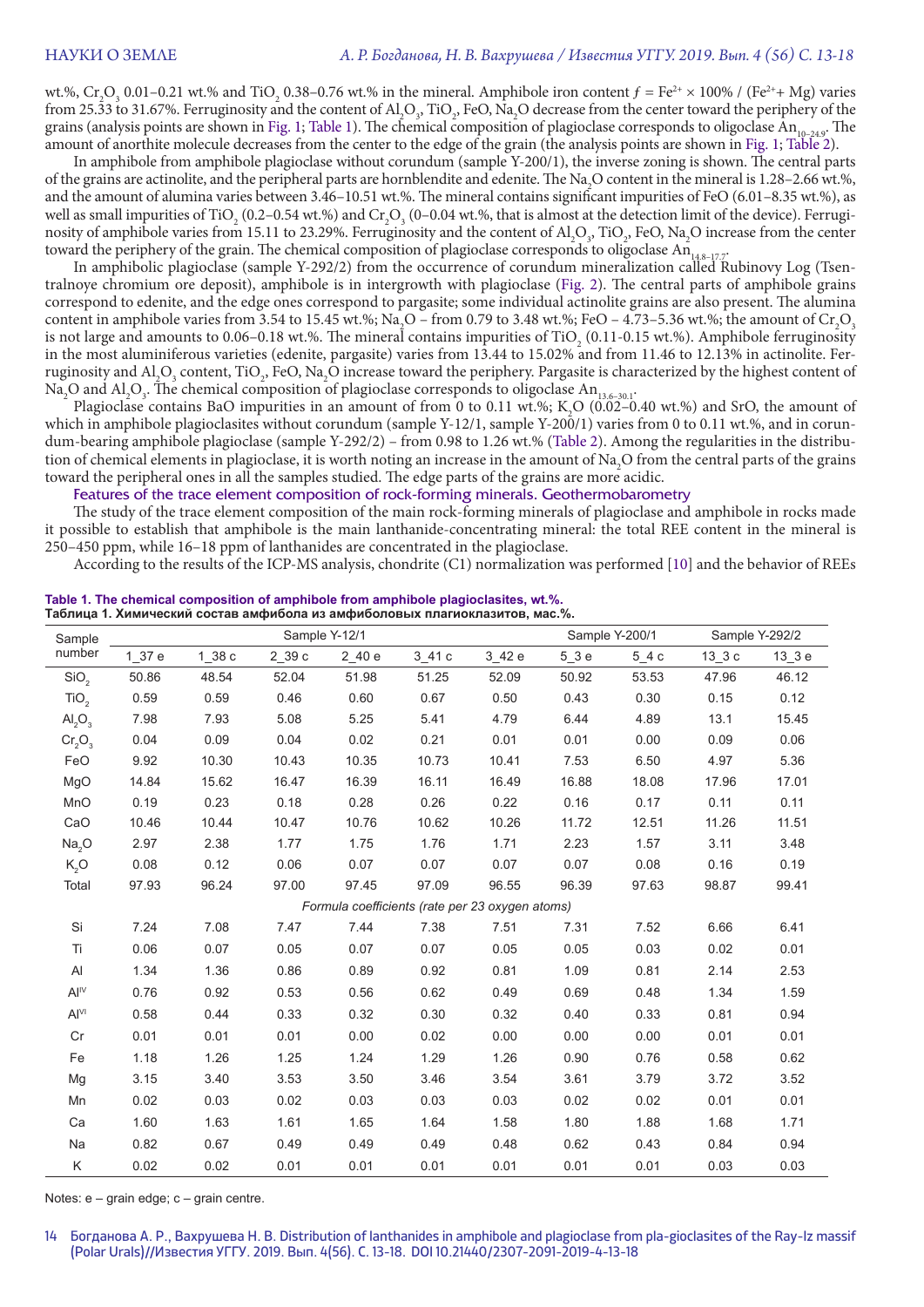

**Figure 1. Plagioclase in the intergrowths with amphibole. Sample. Y-12/1. The photo of a thin section with an analyzer is on the left. BSE image is on the right. Analysis points – see Table 1, 2. Рисунок 1. Плагиоклаз в срастании с амфиболом.** Обр. Y-12/1. Слева – фото шлифа с анализатором. Справа – BSE-изображение. Точки анализов – см. табл. 1, 2.

in monomineralic fractions of amphibole and plagioclase from plagioclasites was analyzed. The REE content in amphibole, plagioclase, and in the rock as a whole was determined by ICP-MS analysis at the Institute of Geology, Ural Branch of the Russian Academy of Sciences (Ekaterinburg) and Institute of Minerology of the Ural Branch of the Russian Academy of Sciences (Miass).

Amphiboles and plagioclases of corundum-bearing amphibole plagioclasites (sample Y-292/2) with a distribution spectrum of lanthanides of the first type (Fig. 3, a) are characterized by enrichment with light lanthanides and depletion by heavy ones – the curve has a negative slope for both the main minerals and the rock as a whole.

Amphibole plagioclasites without corundum of the Yugo-Zapadnoye IV ore occurrence of chromite (Fig. 3, b, c) with the distribution spectra of REEs of the second type are characterized by a slight depletion of light lanthanides – the distribution curve for the rock has a sub-horizontal position. If plagioclase, which constitutes more than 90% of the rock thickness, is characterized by enrichment with light lanthanides, then for amphibole contained in plagioclase in an amount of 3 to 10%, the type of REE distribution spectrum is different. In amphibole from plagioclasites without corundum, a significantly lower content of light REEs is observed compared to heavy ones, and a negative europium anomaly is also determined [15] (Fig. 3, b, c).

The analysis of REE distribution in amphiboles depending on the faces of metamorphism was in [11]. When comparing the results of this work with those obtained by S. G. Skublov, a similarity of the REE distribution spectra in the amphiboles of corundum-bearing amphibole plagioclasites is observed (sample Y-292/2), as well as REE spectra of amphiboles formed under granulite facies of metamorphism. Amphiboles from amphibole plagioclasites without corundum are close to the mineral from the rocks of the upper amphibolite facies.



**Figure 2. Intergrowth of plagioclase and amphibole (pargasite). Sample. Y-292/2. The photo of a thin section without an analyzer. 100x magnification (1 mm in vertical frame dimension).** Am – amphibole, Pl – plagioclase**. Рисунок 2. Срастание плагиоклаза и амфибола (паргасита).** Обр. Y-292/2. Фото шлифа без анализатора. Увеличение 100х (1 мм по высоте кадра). Am – амфибол, Pl – плагиоклаз.

Богданова А. Р., Вахрушева Н. В. Distribution of lanthanides in amphibole and plagioclase from pla-gioclasites of the Ray-Iz massif 15 (Polar Urals)//Известия УГГУ. 2019. Вып. 4(56). С. 13-18. DOI 10.21440/2307-2091-2019-4-13-18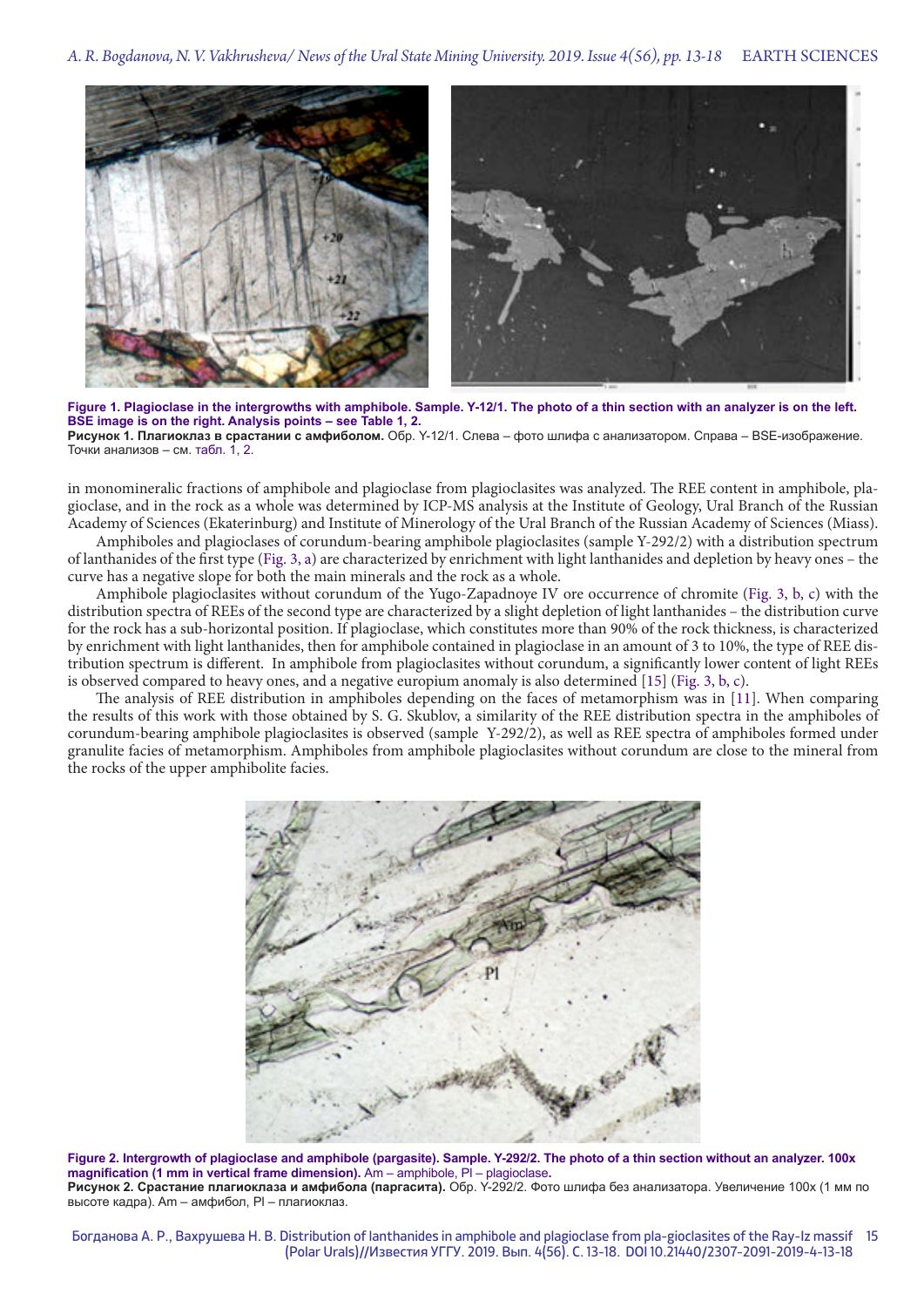**Table 2. The chemical composition of plagioclase from amphibole plagioclasites, wt.%. Таблица 2. Химический состав плагиоклаза из амфиболовых плагиоклазитов, мас. %.**

| Sample                               | Sample Y-12/1 |       |       |        | Sample. Y-200/1 |        |           |            |          |          |
|--------------------------------------|---------------|-------|-------|--------|-----------------|--------|-----------|------------|----------|----------|
| number                               | 19 e          | 20c   | 21c   | 22 e   | 11c             | 12e    | $2 - 15e$ | $2$ 16 $e$ | $2$ 17 c | $2$ 18 c |
| SiO <sub>2</sub>                     | 66.47         | 61.53 | 62.31 | 64.28  | 64.33           | 65.01  | 64.27     | 64.49      | 64.50    | 64.21    |
| TiO <sub>2</sub>                     | 0.00          | 0.00  | 0.01  | 0.00   | 0.03            | 0.02   | 0.00      | 0.00       | 0.01     | 0.03     |
| $Cr_2O_3$                            | 0.03          | 0.48  | 0.01  | 0.04   | 0.01            | 0.03   | 0.05      | 0.01       | 0.01     | 0.00     |
| $\mathsf{Al}_2\mathsf{O}_3$          | 20.86         | 22.97 | 23.02 | 22.47  | 22.34           | 22.10  | 21.95     | 21.99      | 21.98    | 22.32    |
| FeO                                  | 0.09          | 0.03  | 0.07  | 0.01   | 0.00            | 0.04   | 0.02      | 0.05       | 0.05     | 0.04     |
| CaO                                  | 2.09          | 5.13  | 4.97  | 3.87   | 3.51            | 3.18   | 3.44      | 3.43       | 3.57     | 3.69     |
| Na <sub>2</sub> O                    | 10.64         | 8.44  | 8.84  | 9.47   | 9.60            | 9.61   | 9.80      | 9.68       | 9.54     | 9.43     |
| K <sub>2</sub> O                     | 0.05          | 0.07  | 0.07  | 0.06   | 0.05            | 0.40   | 0.03      | 0.04       | 0.05     | 0.06     |
| SrO                                  | 0.06          | 0.07  | 0.07  | 0.00   | 0.09            | 0.04   | 0.04      | 0.11       | 0.08     | 0.09     |
| <b>BaO</b>                           | 0.00          | 0.00  | 0.00  | 0.03   | 0.00            | 0.00   | 0.03      | 0.00       | 0.01     | 0.00     |
| Total                                | 100.34        | 98.75 | 99.42 | 100.26 | 100.00          | 100.44 | 99.63     | 99.82      | 99.80    | 99.88    |
| Formula coefficients (per 5 cations) |               |       |       |        |                 |        |           |            |          |          |
| Si                                   | 2.91          | 2.77  | 2.78  | 2.83   | 2.84            | 2.86   | 2.84      | 2.85       | 2.86     | 2.84     |
| Ti                                   | 0.00          | 0.00  | 0.00  | 0.00   | 0.00            | 0.00   | 0.00      | 0.00       | 0.00     | 0.00     |
| Cr                                   | 0.00          | 0.02  | 0.00  | 0.00   | 0.00            | 0.00   | 0.00      | 0.00       | 0.00     | 0.00     |
| Al                                   | 1.08          | 1.22  | 1.21  | 1.17   | 1.16            | 1.15   | 1.15      | 1.15       | 1.15     | 1.16     |
| Fe                                   | 0.00          | 0.00  | 0.00  | 0.00   | 0.00            | 0.00   | 0.00      | 0.00       | 0.00     | 0.00     |
| Ca                                   | 0.10          | 0.25  | 0.24  | 0.18   | 0.17            | 0.15   | 0.16      | 0.16       | 0.17     | 0.18     |
| Na                                   | 0.90          | 0.74  | 0.76  | 0.81   | 0.82            | 0.82   | 0.84      | 0.83       | 0.82     | 0.81     |
| K                                    | 0.00          | 0.00  | 0.00  | 0.00   | 0.00            | 0.02   | 0.00      | 0.00       | 0.00     | 0.00     |
| Sr                                   | 0.00          | 0.00  | 0.00  | 0.00   | 0.00            | 0.00   | 0.00      | 0.00       | 0.00     | 0.00     |
| Ba                                   | 0.00          | 0.00  | 0.00  | 0.00   | 0.00            | 0.00   | 0.00      | 0.00       | 0.00     | 0.00     |
| An., %                               | 10.0          | 24.9  | 23.9  | 18.3   | 16.8            | 15.1   | 16.5      | 16.5       | 17.2     | 17.7     |

Notes: e – grain edge; c – grain centre.



**Figure 3. REE distribution spectra in plagioclasites and main rock-forming minerals.** a – sample Y-292/2 – amphibole plagioclasite (Tsentralnoye<br>deposit); b – sample Y-12/1– amphibole plagioclasite (Yugo-Zapadnoe IV); c – complex of the northwestern Baikal region [11]. Amphibole compositions are shown. 1 – kaersutites, 2 – amphibole granulite facies (С-7 is close to the amphibolite facies of metamorphism), 3 – metasomatic amphiboles, 4 – high-temperature amphibolite facies, 5 – low-temperature amphibolite facies. **Рисунок 3. Спектры распределения РЗЭ в плагиоклазитах и главных породообразующих минералах.** а – Y-292/2 – афиболовый плагиоклазит (месторождение Центральное); б – Y-12/1 – амфиболовый плагиоклазит (рудопроявление Юго-Западное IV); \_\_в – Y-200/1– амфиболовый плагиоклазит (рудопроявление Юго-Западное IV); г – мафический комплекс Северо-Западного Прибайкалья [11]. Показаны составы амфиболов. 1 – керсутитов, 2 – амфиболов гранулитовой фации (С-7 близок к амфиболитовой фации метаморфизма), 3 – метасоматических амфиболов, 4 – высокотемпературной амфиболитовой фации, 5 – низкотемпературной амфиболитовой фации.

16 Богданова А. Р., Вахрушева Н. В. Distribution of lanthanides in amphibole and plagioclase from pla-gioclasites of the Ray-Iz massif (Polar Urals)//Известия УГГУ. 2019. Вып. 4(56). С. 13-18. DOI 10.21440/2307-2091-2019-4-13-18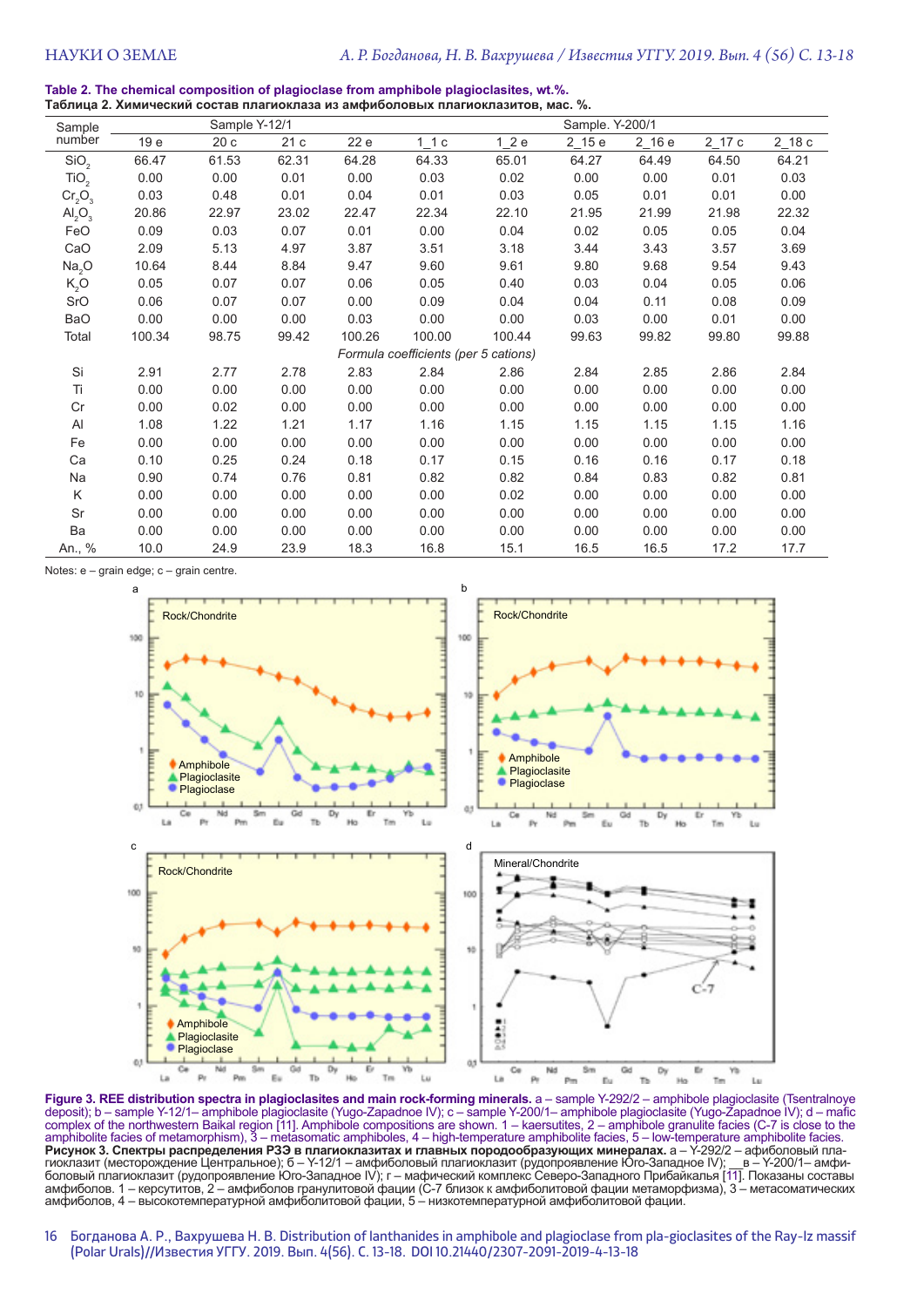| $\mathcal{T}, \ ^{\circ}\mathbb{C}$ | P. kbar     | Amount of REE in amphi-<br>bole, ppm | $TiO2$ , wt. % |  |  |  |  |  |  |
|-------------------------------------|-------------|--------------------------------------|----------------|--|--|--|--|--|--|
| 622-674                             | $3,3-4,2$   | 453.90                               | $0,38 - 0,76$  |  |  |  |  |  |  |
| 591-625                             | $2,2-4,1$   | 330.40                               | $0,20-0,54$    |  |  |  |  |  |  |
| 591-612                             | $7,2 - 9,0$ | 255,62                               | $0,11 - 0,15$  |  |  |  |  |  |  |
|                                     |             |                                      |                |  |  |  |  |  |  |

#### **Table 3. P–T parameters of plagioclasite formation and amphibole compositional features. Таблица 3. Р–Т-параметры образования плагиоклазитов и особенности состава амфибола.**

In amphiboles, a direct proportional dependence of  $TiO<sub>2</sub>$  and the sum of REEs was determined. The highest amount of REE is 454 ppm, with a TiO<sub>2</sub> content of 0.38–0.76 wt.% is observed in amphibole from plagioclasite without corundum (sample Y-12/1);<br> in the amphibole from the sample Y-200/1, the REE amount is 330 ppm and the TiO<sub>2</sub> content is 0.2–0.54 wt.%. The smallest amount of REE among the studied amphiboles (256 ppm) and  $TiO<sub>2</sub>$  content of 0.11–0.15 wt.% is observed in amphibole from corundum-bearing plagioclasite (sample Y-292/2).

The temperature of formation of amphibole plagioclasites was determined by Holland and Blundy amphibole-plagioclase geothermometer [12], and the pressure by Schmidt amphibole geobarometer [13]. For amphibole plagioclasite (sample Y-12/1), the calculated pressure was 3.3–4.2 kbar, temperature – 622–674 °C. The pressure for the amphibole plagioclasite Y-200/1 is 2.2– 4.1 kbar, the temperature is 591-625 °C. For corundum-bearing amphibole plagioclasite (sample Y-292/2) from the Tsentralnoye deposit, the parameters are the following:  $T = 591-612$  °C,  $P = 7,2-9,0$  kbar (Table 3) [14].

#### **Conclusion**

The comparison of parameters and compositional characteristics of amphiboles allow us to assume a direct relationship between temperature, the sum of REE and  $TiO<sub>2</sub>$ , as well as the inverse correlation between pressure and total REE content. According to S. G. Skublov, with an increase in the temperature of metamorphism, the total REE concentration in amphiboles increases [11], which is also reflected in our research results.

*This work was prepared with the support of the Comprehensive Program of the Ural Branch of the Russian Academy of Sciences (project No 18-5-5-32).* 

#### **REFERENCES**

1. Vakhrusheva N. V., Ivanov K. S., Stepanov A. E., Shokalsky S. P., Azanov A. N., Khiller V. V., Shiryaev P. B. 2016, Plagioclasites from chromite-bearing ultramafic rocks of the Ray-Iz massif. *Litosfera* [Lithosphere], no. 5, pp. 134–145. (*In Russ.*)

2. Vakhrusheva N. V., Ivanov K. S. 2018, *Priroda i vozrast plagioklazitov ul'traosnovnogo massiva Ray-Iz* (Polyarnyy Ural) [The nature and age of plagioclase of the ultrabasic massif Ray-Iz (Polar Ural)]. *Doklady Academii nauk* [Doklady Earth Sciences], vol. 480, no. 1. pp. 80–84. https://doi.org/10.7868/S0869565218130169

3. Vakhrusheva N. V., Shiryayev P. B., Stepanov A. E., Bogdanova A. R. 2017, *Petrologiya i khromitonosnost' ul'traosnovnogo massiva Ray-Iz (Polyarnyy Ural)* [Petrology and chromite content of the ultrabasic massif Ray-Iz (Polar Ural)]. Ekaterinburg, 265 p.

4. Sorokin Yu. P., Perevozchikov B. V*.* 1973, Ruby (diamond spar) from micaceous rocks of the hyperbasite massif Ray-Iz (Polar Ural). *Zapiski RMO* [Proceedings of the Russian Mineralogical Society], vol. 102, no. 6, pp. 692–696. (*In Russ.*)

5. Bryanchaninova N. I., Makeev A. B., Zubkova N. V., Filippov V. N. 2004, Sodium-strontium mica – Na<sub>0.50</sub>Sr<sub>0.25</sub>Al<sub>2</sub>(Na<sub>0.25–0.75</sub>) [Al<sub>1.25</sub>Si<sub>2.75</sub>O<sub>10</sub>](OH)<sub>2</sub> from the Rubinovy Log. *Doklady Academii nauk* [Doklady Earth Sciences], vol. 395, no. 1, pp. 101–107.

6. Shcherbakova S. V. 1976, *O dvukh tipakh rubinovoy mineralizatsii v ul'traosnovnom massive Ray-Iz na Polyarnom Urale* [About two types of ruby mineralization in the ultrabasic massif Ray-Iz in the Polar Urals]. *Proceedings of the Geological Institute*, vol. 210, pp. 111–119.

7. Shcherbakova S. V., Suturin A. N. 1990, *Geokhimiya i mineralogiya metasomatitov s rubinom (massiv Ray-Iz, Polyarnyy Ural)* [Geochemistry and mineralogy of metasomatites with ruby (Ray-Iz massif, Polar Ural). *Geochemical searches for gems*. Novosibirsk, pp. 167–198.

8. Leake B. E., Woolley A. R., Arps C. E. S., Birch W. D., Gilbert M. C., Grice J. D., Hawthorne F. C., Kato A., Kisch H. J., Krivovichev V. G., Linthout K., Laird J., Mandarino J. A., Maresch W. V., Nickel E. H., Rock N. M. S., Schumacher J. C., Smith D. C., Stephenson N. C. N., Ungaretti L., Whittaker E. J. W., Guo Y. 1997, Nomenclature of Amphiboles: Report of the Subcommittee on Amphiboles of the International Mineralogical Association Commision on New Minerals and Mineral Names. *Canadian Mineralogist*, vol. 35, pp. 219–246. https://doi.org/10.1180/minmag.1997.061.405.13 9. Hawthorne F. C., Oberti R., Harlow G. E., Maresch W. V., Martin R. F., Schumacher J. C., Welch M. D. 2012, Nomenclature of the amphibole supergroup. *American Mineralogist*, vol. 97, pp. 2031–2048. https://doi.org/10.2138/am.2012.4276

10. Sun S.-S., McDonough W. F*.* 1989, Chemical and isotopic systematics of oceanic basalts: implication for mantle composition and processes. Magmatism in the ocean basin. *Geol. Soc. Sp. Publ*., pp. 313–346. https://doi.org/10.1144/GSL.SP.1989.042.01.19

11. Skublov S. G. 2005, *Geokhimiya redkozemel'nykh elementov v porodoobrazuyushchikh metamorficheskikh mineralakh* [Geochemistry of rare earth elements in rock-forming metamorphic minerals]. Saint Petersburg, 147 p.

12. Holland T., Blundy J. 1994, Non-ideal interactions in calcic amphiboles and their bearing on amphibole-plagioclase thermometry. *Contrib. Mineral. Petrol*., vol. 116, pp. 433–447. https://doi.org/10.1007/bf00310910

13. Schmidt M. W*.* 1992, Amphibole composition in tonalite as a function of pressure: an experimental calibration of the Al-in-hornblende barometer. *Contrib. Mineral. Petrol*., vol. 110, pp. 304–310. https://doi.org/10.1007/BF00310745

14. Bogdanova A. R., Vakhrusheva N. V. 2018, *Geokhimiya RZE v amfibole iz plagioklazitov massiva Ray-Iz (Polyarnyy Ural)* [Geochemistry of REE in amphibole from plagioclasites of the Rau-Iz massif (Polar Ural)]. Materials of the All-Russian Scientific Conference to mark the 70<sup>th</sup> anni*versary of the founding of the Ural branch of the Russian Mineralogical Society, VII Readings in memory of corresponding member of RAS, S. N. Ivanov*. Ekaterinburg, pp. 30–31.

15. Bogdanova A.R., Vakhrusheva N.V*.* 2019, *Raspredeleniye lantanoidov v granatovykh amfibolitakh i amfibolovykh plagioklazitakh massiva Ray-Iz (Polyarnyy Ural)* [Distribution of lanthanides in garnet amphibolites and amphibole plagioclasites of the Ray-Iz massif (Polar Urals)]. *Ultramafic-mafic complexes: Geology, structure, ore potential*. Conference proceedings. Irkutsk, pp. 46–52.

*The article was received on January 24, 2019*